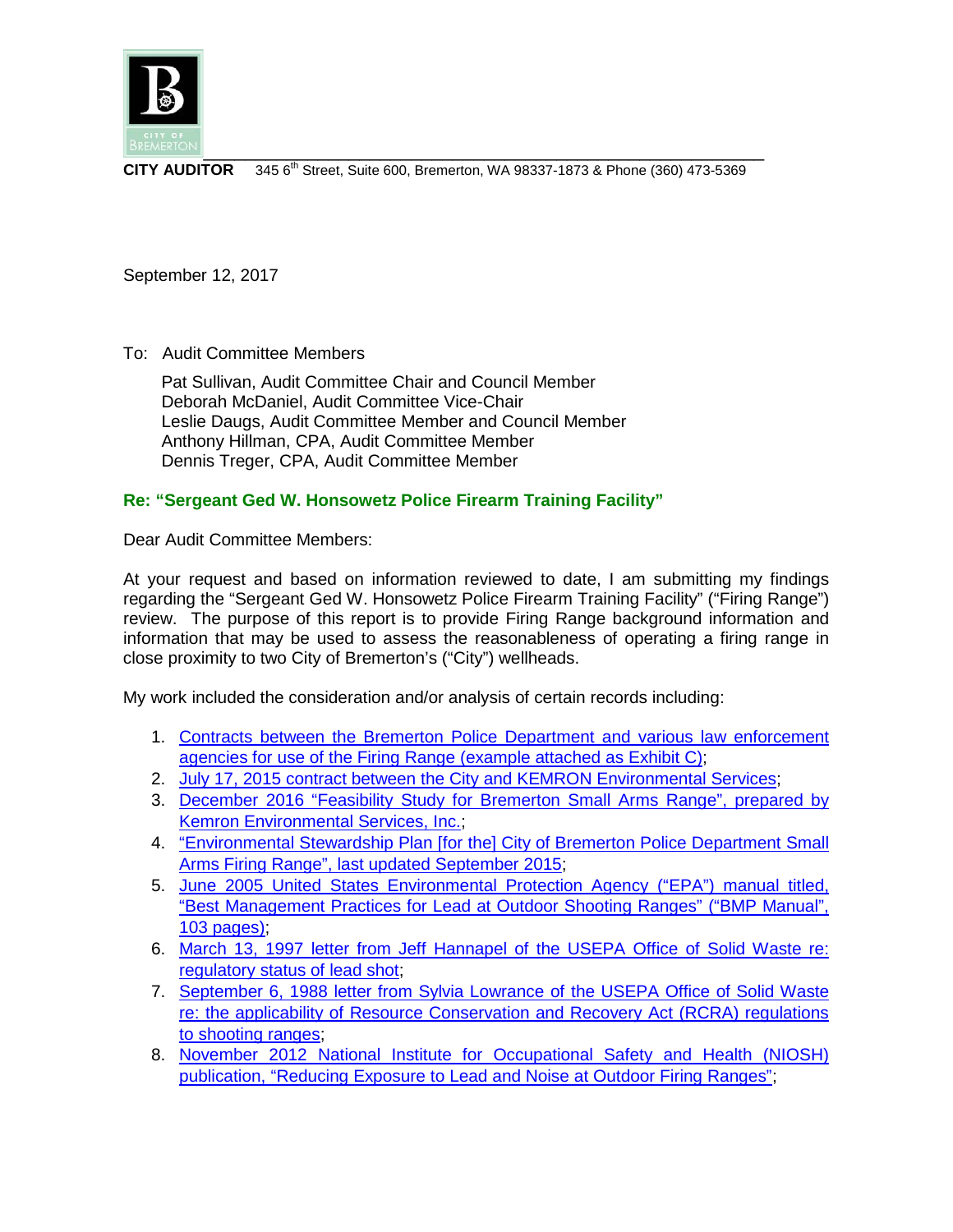

- 9. [February 2005 Technical Guideline titled, "Environmental Management at Operating](http://www.bremertonwa.gov/DocumentCenter/View/5372)  [Outdoor Small Arms Firing Ranges", prepared by The Interstate Technology &](http://www.bremertonwa.gov/DocumentCenter/View/5372)  [Regulatory Council Small Arms Firing Range Team \("ITRC Guideline", 125 pages\);](http://www.bremertonwa.gov/DocumentCenter/View/5372)
- 10. [City of Bremerton Scope of Work for the Small Arms Firing Range](http://www.bremertonwa.gov/DocumentCenter/View/5373) and associated aerial map [\(attached as Exhibit A\);](http://www.bremertonwa.gov/DocumentCenter/View/5373)
- 11. [August 2, 2017 Kemron cost proposal for the modified cleanup of the Firing Range](http://www.bremertonwa.gov/DocumentCenter/View/5374)  [\(attached as Exhibit B\);](http://www.bremertonwa.gov/DocumentCenter/View/5374)
- 12. [City of Bremerton Firing Range expenditure reports \(FinancePlus\) from 2014 through](http://www.bremertonwa.gov/DocumentCenter/View/5375) [2016;](http://www.bremertonwa.gov/DocumentCenter/View/5375)
- 13. City of Bremerton Firing Range revenue reports (FinancePlus) from 2014 through [2016;](http://www.bremertonwa.gov/DocumentCenter/View/5376)
- 14. "Interlocal Lease Agreement [between the Bremerton Department of Public Works &](http://www.bremertonwa.gov/DocumentCenter/View/5377)  [Utilities and the Bremerton Police Department", from June 1, 1999 through June 30,](http://www.bremertonwa.gov/DocumentCenter/View/5377)  [2009;](http://www.bremertonwa.gov/DocumentCenter/View/5377)
- 15. [Draft/Unexecuted "Interlocal Lease Agreement between](http://www.bremertonwa.gov/DocumentCenter/View/5377) the Bremerton Department of [Public Works & Utilities and the Bremerton Police Department", from an unspecified](http://www.bremertonwa.gov/DocumentCenter/View/5377)  [date in 2010 through an unspecified date in 2020;](http://www.bremertonwa.gov/DocumentCenter/View/5377) and
- 16. Brownfield Funding research.

Additionally, I visited the Firing Range and discussed its background with the following individuals:

Captain Tom Wolfe, Bremerton Police Department Lieutenant Mike Davis, Bremerton Police Department Kathleen Cahall, Bremerton Water Resources Manager

### **DISCLAIMER**

The environmental narrative in this report is very limited and intended to only provide general information about some environmental issues associated with outdoor shooting ranges. For a more in-depth understanding of potential environmental issues and laws, it may be appropriate to refer to the above-cited source documents and/or consult an environmental expert or attorney.

### **FIRING RANGE BACKGROUND**

The Bremerton Police Department ("BPD") leases from Bremerton Public Works ("BPW") approximately three acres to use as a firing range. The Firing Range is on land owned by the Bremerton Water Utility near two active wellheads but it is not in the highly protected Union River Watershed that provides 60 percent of Bremerton's fresh water supply. The Firing Range has been in consistent use for over 50 years, since approximately the mid-1960s. The wellheads were installed in the 1980s.

The Firing Range currently has two training areas: a 50-yard pistol range and a 100-yard rifle range<sup>[1](#page-1-0)</sup>. Officers can bring their vehicles on the range and practice various maneuvers. Bremerton police officers would likely have to travel to Shelton or Tacoma for firearms training if the City did not have its own firing range. BPD is scheduled for firearms training twice a month most of the year.

<span id="page-1-0"></span> $1$  A third range area used for shotgun firing was recently closed due to its proximity to a BPW wellhead.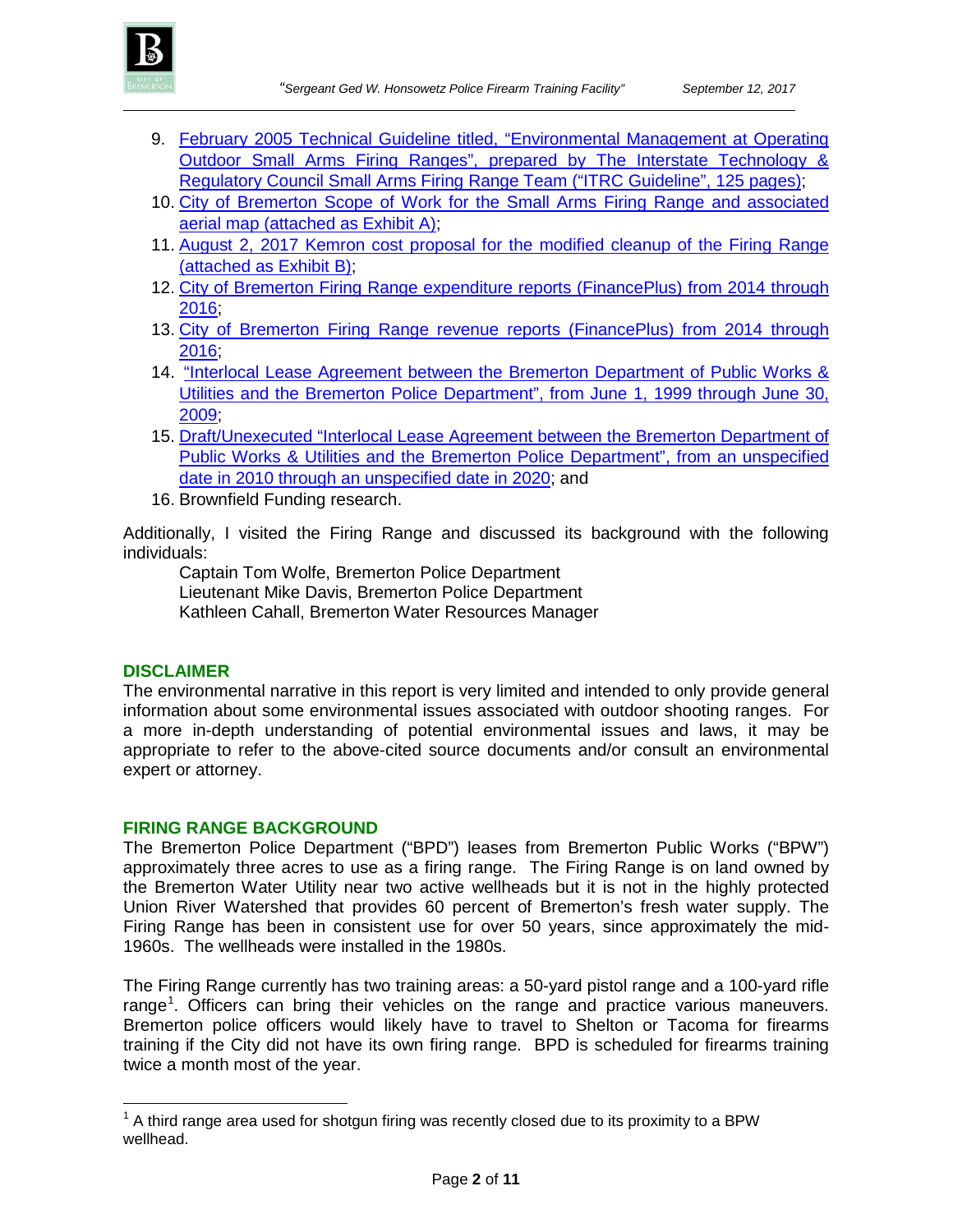

Terms for use of the range property were specified in a 1999 interlocal lease agreement between BPW and BPD ("1999 lease agreement"), which expired in 2009. The 1999 lease agreement provides that BPD can use the premises "for the purpose of operating and maintaining a firing range for police officer qualification and maintenance of proficiency in the use of various firearms." It also provides that BPD can allow other law enforcement or similar agencies to use the facility for the same purpose.

In lieu of paying rent to BPW, the 1999 lease agreement states BPD will maintain and improve the premises, including maintenance of roads, buildings, grounds and payment of utilities. BPD is also responsible for any environmental damage or costs attributable to operation of the Firing Range. BPD has continued to operate the Firing Range without a written agreement since 2009.

#### **IN APPRECIATION OF SERGEANT HONSOWETZ**

Sergeant Ged W. Honsowetz was hired as a BPD Patrolman in 1965, transferred to the Detectives Division in 1969, and was promoted to Sergeant in 1971. In total, Sergeant Honsowetz served in Bremerton law enforcement for 23 years.

Sergeant Honsowetz volunteered many hours to improve firearm training of officers as well as to improve the firearms facility itself. In October 1988, Mayor Gene Lobe and the Bremerton City Council, with the encouragement of BPD Officers and Members, proclaimed the Firing Range as the "Sergeant Ged W. Honsowetz Police Firearm Training Facility" through Resolution No. 2231. Sergeant Honsowetz passed away at age 48, three months after the Firing Range was named in his honor.

### **FIRING RANGE PURPOSE**

BPD's number one responsibility is to keep Bremerton safe. BPD serves our community by enforcing the law and combatting crime. The purpose of the Firing Range is to provide law enforcement personnel a safe location for marksmanship instruction and practice, which is very important for the safety of Bremerton and other regional police officers.

## **LEAD BULLETS AND THE ENVIRONMENT**

The Firing Range has some lead in the soil in the form of spent bullets and shot. Lead contaminates range soil as a result of bullet fragmentation and leaching due to weathering. Depending on circumstances, lead can reach groundwater depending on the depth of groundwater, climate, or soil chemistry; however, ongoing testing since the 1980s, and recent testing performed by a third party consultant retained by the Bremerton Water Utility ("BWU") provided evidence of lead in the surface and near surface soil but no evidence of lead reaching the groundwater at the Bremerton Firing Range.

#### **FIRING RANGE DESCRIPTION**

The Firing Range is located in the Gorst Creek Watershed on land owned by the BWU. It is in a level forestry setting oriented away from residential areas and surface water bodies. It is not open to the public and is only used by trained law enforcement personnel under supervised conditions. The area is gated and posted "No Trespassing". There is a small building on site with a restroom and storage.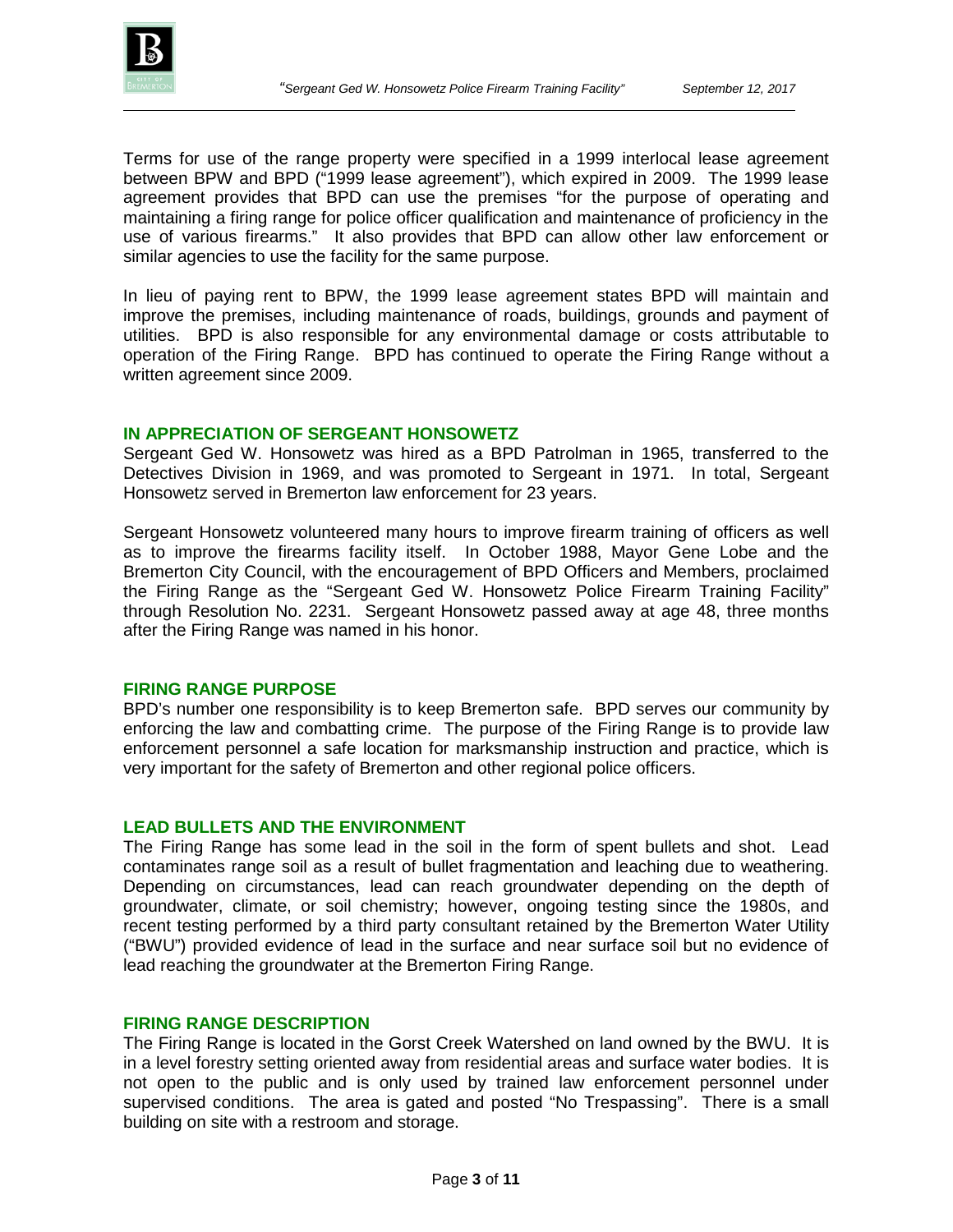

Below is an aerial view of the range (outlined in yellow) with Wellheads #15 and #17 clearly labelled. Additional photo details are noted below:

- The cleared vertical area on the left side of the range (near the wellheads) is the former shotgun range.
- The cleared area in the center of the range is the pistol range.
- The cleared area on the right is the rifle range.
- The direction of fire is toward the bottom of the photo (S/SE)



 $\overline{\circ}$ 50 150 200 25 100

nge10-20-14 p projects/basem:<br>kd8-11-10 sc1000



This photo (left) shows Wellhead #17 (on the right side of the photo) as you look down the now-closed shotgun range. At the end of the range is a dirt berm backstop backed by trees; and on the left is a dirt berm and tire barrier separating the defunct shotgun range from the pistol range.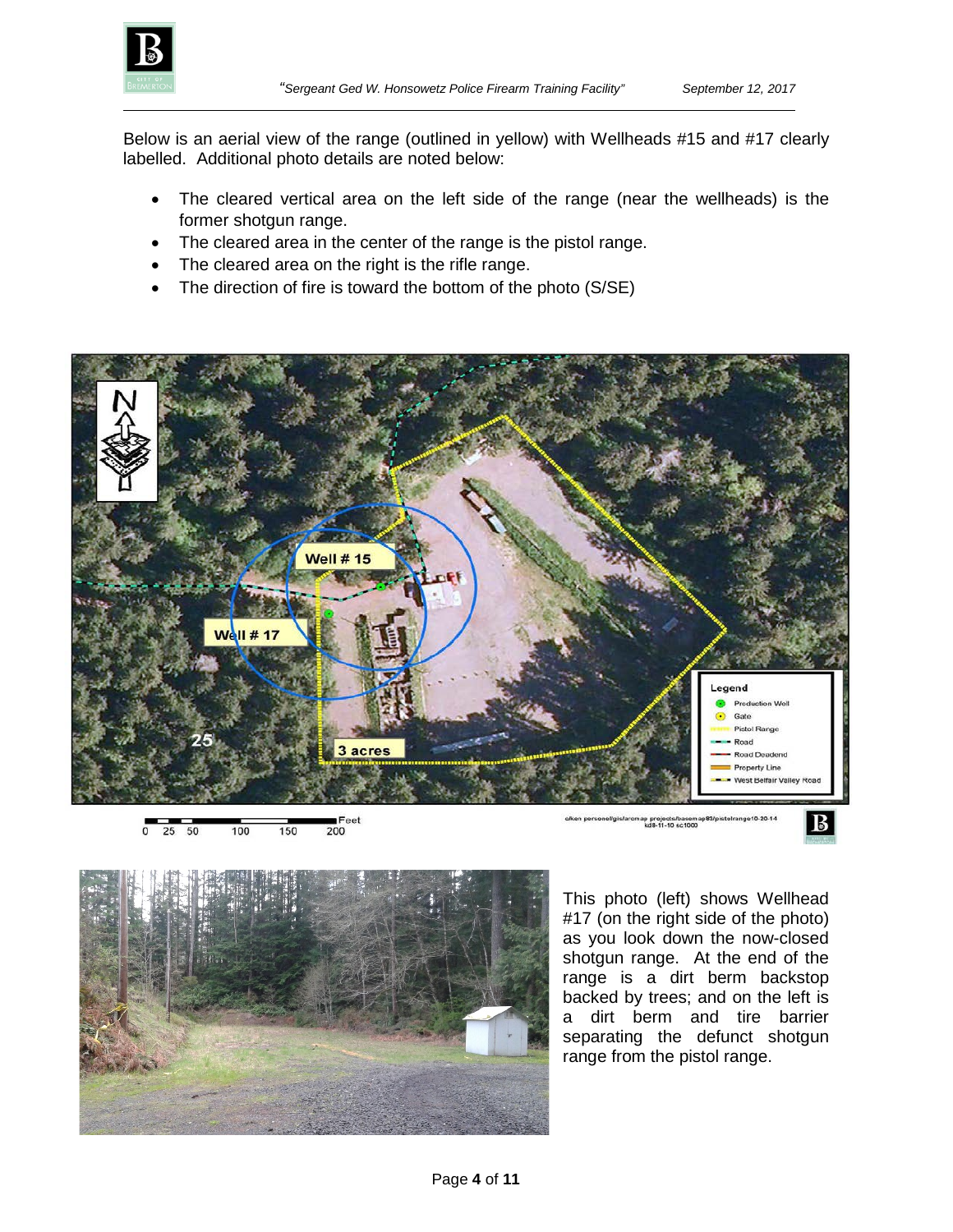

### **CITY WATER**

The City owns and manages 3,000 acres of protected watershed surrounding the Union River Reservoir. Surface water from the Union River Reservoir is Bremerton's major source of water. The reservoir holds approximately 1.4 billion gallons<sup>[2](#page-4-0)</sup> of water and provides about 60 percent of Bremerton's water supply. The remaining 40 percent of Bremerton's water supply comes from 13 deep production wells, drawing on underground water supplies throughout the Bremerton area. As previously stated, there are two water supply wells located at the Firing Range but the Range is not in the highly protected Union River Watershed.

The City regularly tests its water supply for physical, bacteria, and chemical (including lead) content. Water quality is regulated by the State Department of Health. Bremerton's water supply has continued to meet all state and federal requirements even with continuing increased regulations over the years. Bremerton's water quality is so good that Bremerton is one of few systems in the United States not required to have a costly filtration system. In 2017, Bremerton was awarded the "Exemplary Source Water Protection Award for Medium Source Water Systems".

#### **BEST MANAGEMENT PRACTICES FOR OUTDOOR FIRING RANGES**

The ITRC Guideline states practicing environmental stewardship provides an opportunity for firing range operators to proactively manage their ranges and prepares them to respond to concerns that may arise from the community and others. The 125-page ITRC Guideline further states that once existing and potential environmental risks are evaluated and addressed, outdoor firing ranges can minimize environmental impacts through proper design and management.

The EPA developed a manual, "Best Management Practices for Lead at Outdoor Shooting Ranges<sup>[3](#page-4-1)</sup>" ("BMP Manual"), that provides useful general information to assist shooting range owners/operators with lead management. The 103-page manual includes information about the following topics and more:

- Why lead is an environmental, public and regulatory concern;
- What laws and regulations apply;
- Benefits of applying good management practices;
- What can be done to successfully manage lead;
- Minimizing litigation risk; and
- Recycling lead.

Following are some comments from the BMP Manual concerning benefits of minimizing lead's environmental impact and a four-step approach to lead management:

#### **Benefits of Minimizing Lead's Environmental Impact**

The BMP Manual states all ranges will benefit from proactively implementing a sound lead management program:

<span id="page-4-0"></span> $2$  The City's water supply serves about 60,000 people with an average of about 7 million gallons per day.

<span id="page-4-1"></span>Revised June 2005.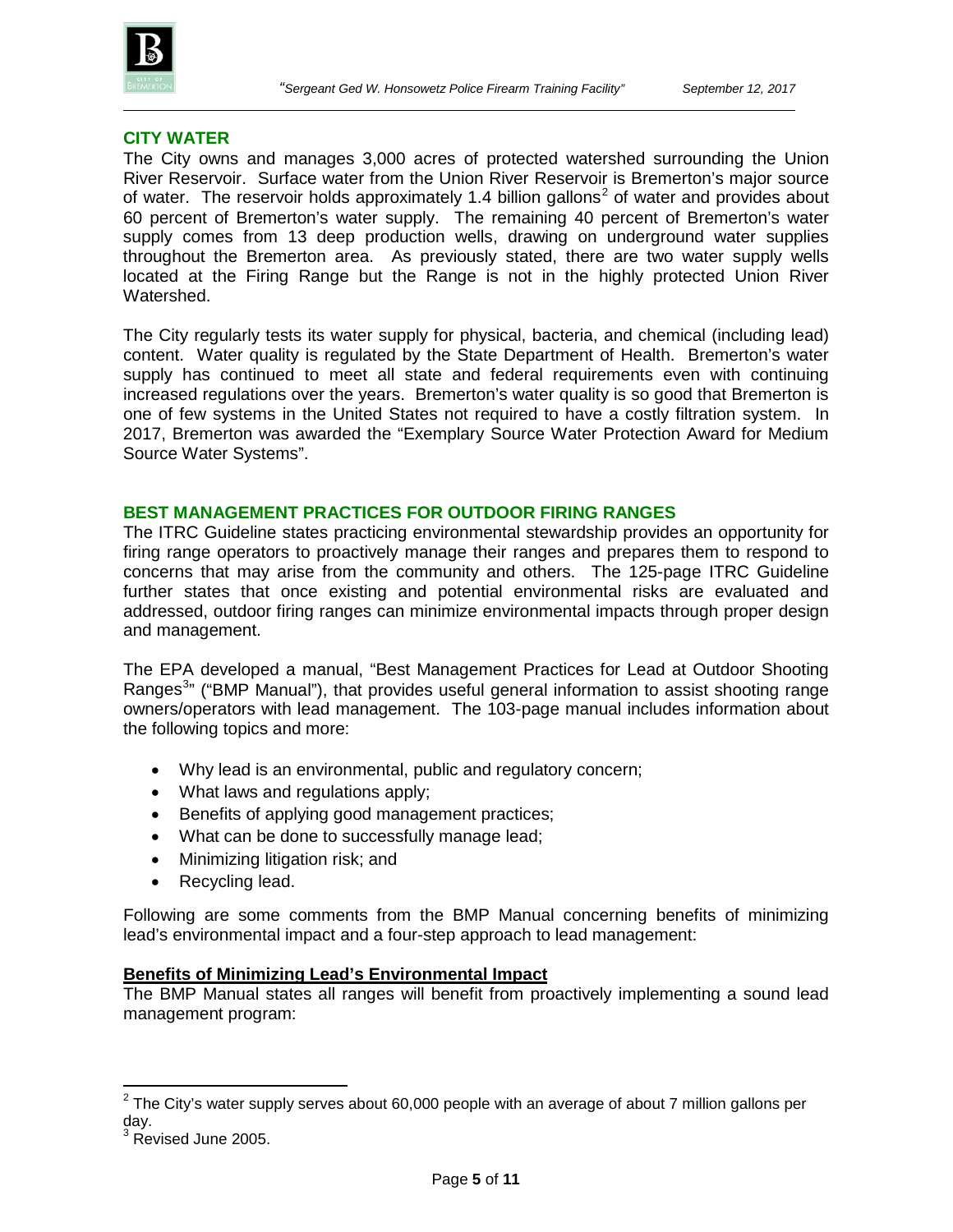

- The potential of lead exposure and contamination to humans, animals, and the environment is reduced;
- It improves public relations;
- Lead can be recycled and reclaimers may give owners a percent of the recycling profit;
- Costly and lengthy future remediation activities may be reduced or eliminated;
- The risk of lawsuits may be reduced or eliminated.

### **Four-Step Approach to Lead Management**

The BMP Manual lays out a four-step approach to lead management by 1) Controlling and containing the bullets, 2) Preventing migration of lead to the subsurface and surrounding surface water bodies, 3) Removing the lead from the range and recycling, and 4) Documenting activities. Specific practices related to each step are summarized in the table below $4$ :



### **FEASIBILITY STUDY**

In July 2015, the City contracted with KEMRON Environmental Services, Inc. ("KEMRON") to prepare a plan/feasibility study related to the Firing Range. This feasibility study identifies BMPs for range operations as well as interim remediation options for the site. KEMRON issued its findings in a December 2016 report.

Exhibit A of the Professional Services Agreement ("PSA") between the City and KEMRON summarizes the PSA scope of work. The cited project goals were to:

- Ensure all BPD Range activity occurs outside of the sanitary control and wellhead protection area of City production wells.
- Determine a budget estimate for regular recycling of the range's spent bullets and shot.

<span id="page-5-0"></span> $4$  These practices should not be considered alternatives to lead reclamation, but rather should be followed between lead reclamation events.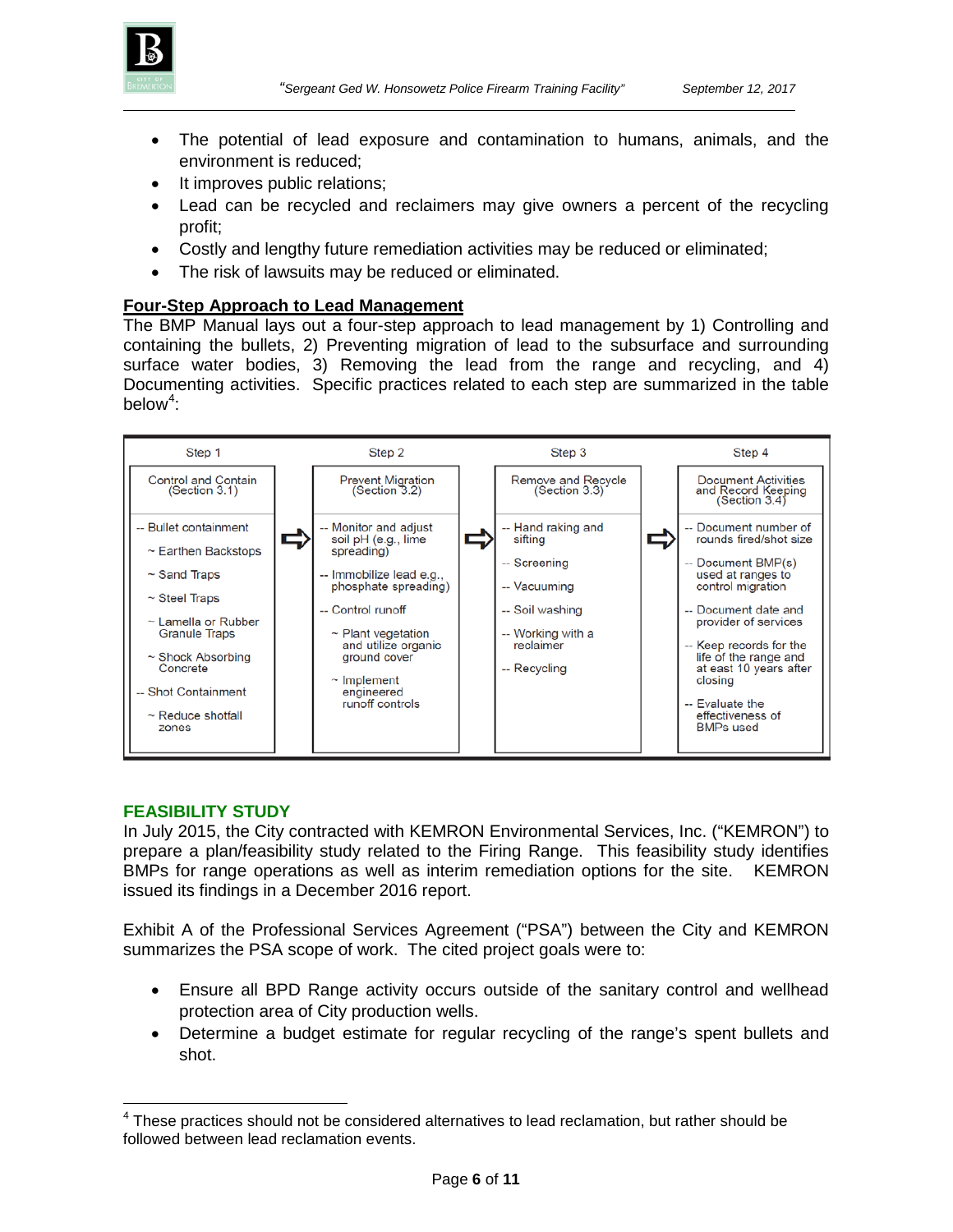

• Ensure the BPD Range is operated and maintained in accordance with environmental BMPs for outdoor small arms firing ranges outlined in the ITRC Guideline.

The KEMRON report states the soils at the Firing Range are mostly sands and sand and gravel, with some layers of clay and silty clay, with low permeability. Well #15 is an 8-inch well installed in 1981 to a depth of 294 feet below ground surface. Well #17 is a 12-inch well installed in 1982 to a depth of 293 feet below ground surface.

The data collected for KEMRON's report shows no indication that lead is migrating from the Firing Range surface soil to the groundwater being collected in the nearby wells. However, lead was found in the surface soil and up to 20 inches below the surface near the wellhead protection zones and KEMRON recommends implementing BMPs to remove the risk of this lead migrating to the groundwater.

The most conservative option provided by KEMRON is removal or reduction of total lead at the site. The report explains that closure of the existing Firing Range would necessitate complete remediation of all soils exceeding a certain cleanup level (250 mg/kg). In addition to the cleanup cost, the cost to replace the range on another piece of property would include land acquisitions, design, and construction of the range. The KEMRON report states the City expressed there is no current plan to shut down and move the Firing Range; thus, the KEMRON report does not provide a cost estimate for this option.

KEMRON stated as an alternative to closing the range and performing a complete remediation, the City could move the contaminated soil away from the wells and treat it with phosphate compounds to reduce mobility. KEMRON recommendations for the City's consideration are to reduce the amount of lead, reduce the mobility of lead, protect the area around the wellheads, and continue operation of the Firing Range in an environmentally responsible manner include the following:

- Mine the lead from the backstop of the pistol range. Excavate and sieve the lead slugs from this soil, treat the soil with phosphate to reduce mobility, then return the soil to the backstop.
- Scrape an average of six inches of soil in the former shotgun area, treat this soil with phosphate and move it away from the wellheads. Grade the area so surface water drains away from the wellheads.
- Move the tires to the far side of the range or dispose of the tires.
- Implement BMPs such as bullet containment (i.e. backstops), prevent migration (i.e. treat soil with phosphate), remove and recycle lead regularly, and document Firing Range activities including rounds fired/shot size, efforts to control migration, and other BMPs followed.

The KEMRON recommendations appear consistent with the BMPs set forth in the EPA "Four Step Approach to Lead Management", which were presented in the previous section of this report. The KEMRON report states the aforementioned recommendations could be done concurrently or separately as budget and schedule allow.

Cost estimates for KEMRON's recommendations cited above range from \$122,356 to \$222,184, as shown below. The difference between the two estimates is related to tire disposal: Option 1 is \$100,000 higher and is based on having Waste Management transport and dispose of the tires in Oregon; Option 2 assumes the soil is sieved from the tires, which are then shredded on-site and the soil is treated and re-used on site.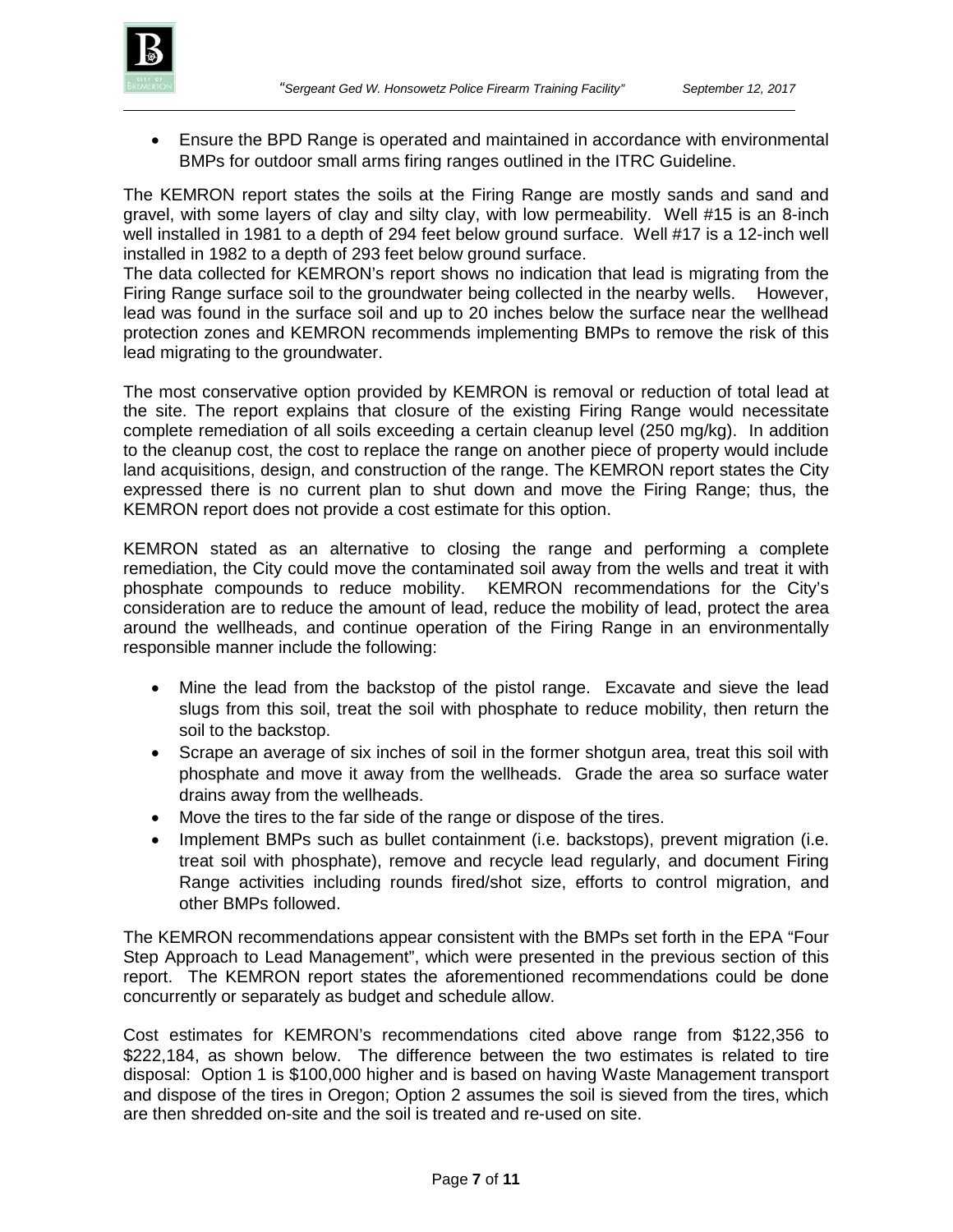

| Description                                          | Option 1  | Option 2    |
|------------------------------------------------------|-----------|-------------|
| Shotgun Area 1:                                      |           |             |
| Scrape, treat, move and shape side berms/backstop \$ | 43.567    | S<br>43,567 |
| Tire disposal                                        | 162,738   | 62,910      |
|                                                      |           |             |
| Total Shotgun Area 1                                 | 206,305   | 106,477     |
| Pistol Area 2:                                       |           |             |
| Excavate and screen backstop soils                   | 15,879    | 15,879      |
| Total Area 1 and 2                                   | \$222,184 | S 122.356   |

As this report was being drafted, the City entered an agreement with KEMRON to perform the modified cleanup of the range for a total cost of \$151,911.12, including sales tax. Please refer to Exhibits A and B for additional details regarding the Kemron scope of work.

In addition to following KEMRON recommendations, the City is planning to add some fencing to separate the range from the wellhead area, provide containers for the casings to be recycled, and use the recycle funds toward range improvements, including constructing a concrete floor and new backstop with sand (for easier removal of lead for recycling) backed by concrete. It is important to ensure that the range improvements are scheduled to occur no later than immediately following the cleanup so that no new lead is released into the newly cleaned soil. Pat Coxon, Wastewater Treatment Plant and Forestry Manager, suggested BPD charge the other range users a one-time fee toward the range improvements.

## **BROWNFIELD FUNDING FOR ASSESSMENT OR CLEAN UP**

The USEPA provides competitive grants to fund environmental assessment and cleanup of brownfields to restore contaminated property for redevelopment or reuse. A brownfield is "a property, the expansion, redevelopment, or reuse of which may be complicated by the presence or potential presence of a hazardous substance, pollutant, or contaminant." Redevelopment may include efforts to develop the property or create green space or some other endeavor.

There are many nuances related to Brownfield Grant eligibility, types and amount of funding available, etc., which are beyond the scope of this report; however, a few notable nuances include:

- \$200,000 cleanup limits per site;
- \$200,000 assessment limits per site with exceptions up to \$350,000 per site;
- Parties responsible for the contamination (i.e. governments of law enforcement agencies that use the Firing Range) are not eligible to receive Brownfield Funding for the assessment or cleanup. However, the contaminated land could be transferred to another government or non-profit entity<sup>[5](#page-7-0)</sup> that would be eligible for Brownfield Funding.

<span id="page-7-0"></span> $5$  Non-profit entities may be eligible for cleanup funding but not assessment funding.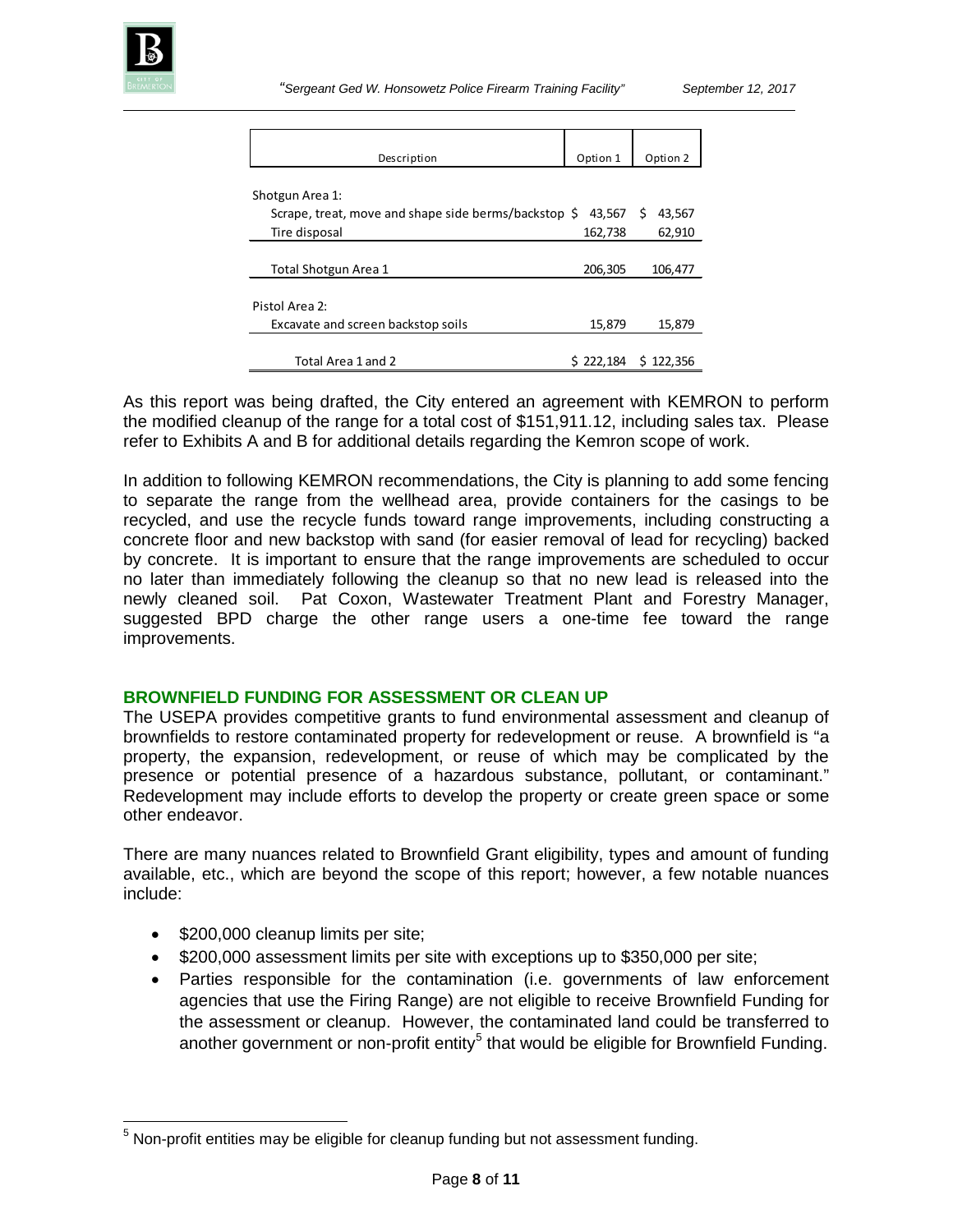If the City ever decided to close the Firing Range, it could potentially transfer the property to a government or non-profit entity that does not share responsibility for the contamination. The new owner could then apply for Brownfield Funding.

### **RENTAL AGREEMENTS WITH OTHER LAW ENFORCEMENT AGENCIES**

BPD has license agreements with 11 other law enforcement agencies to use the Firing Range. In most cases, the agreements with each of the law enforcement agencies has the same terms. A sample agreement is attached as Exhibit C. In summary, these agreements stipulate the following key terms:

- 1. Licensee may use the range up to 30 days per year;
- 2. Licensee schedules use of the range on a first scheduled basis;
- 3. The agreements are automatically renewed annually on a calendar year basis unless terminated by either party;
- 4. The City maintains the premises in good repair and condition except damages resulting from Licensee negligence;
- 5. Licensee shall clean up all garbage and debris after use;
- 6. 30-day written termination notice required;
- 7. Licensee provides a qualified range officer to supervise activity while Licensee uses the range; and
- 8. Hold harmless provision.

The current rate for use of the premises is \$100 per day. Prior to January 1, 2013, the daily rate was \$75.

There is a substantial number of ammunition casings on the ground in the pistol range, suggesting at least some lessees are not cleaning up the debris as required in the contract. Captain Wolfe stated that the presence of ammunition casings on the ground upon arrival discourages range users from picking up their own casings. The contract states the lessee shall pick up all garbage and debris; perhaps it would be more effective to add language specifying a requirement to pick up ammunition casings and to post a sign on site with this requirement.

Risk Management Specialist Thelma Swem suggested the hold harmless provision could also be improved by adding a waiver of liability for any worker's compensation claims arising from range activity.

## **FIRING RANGE FINANCIAL SUMMARY**

From 2014 through 201[6](#page-8-0), FinancePLUS $<sup>6</sup>$  reports show the Firing Range average annual</sup> revenue was \$6,800; expenses (for tire removal) averaged \$471; and net income averaged \$6,362. The table below summarizes annual revenue and expense from 2014 through 2016:

<span id="page-8-0"></span><sup>&</sup>lt;sup>6</sup> FinancePLUS is the City accounting software.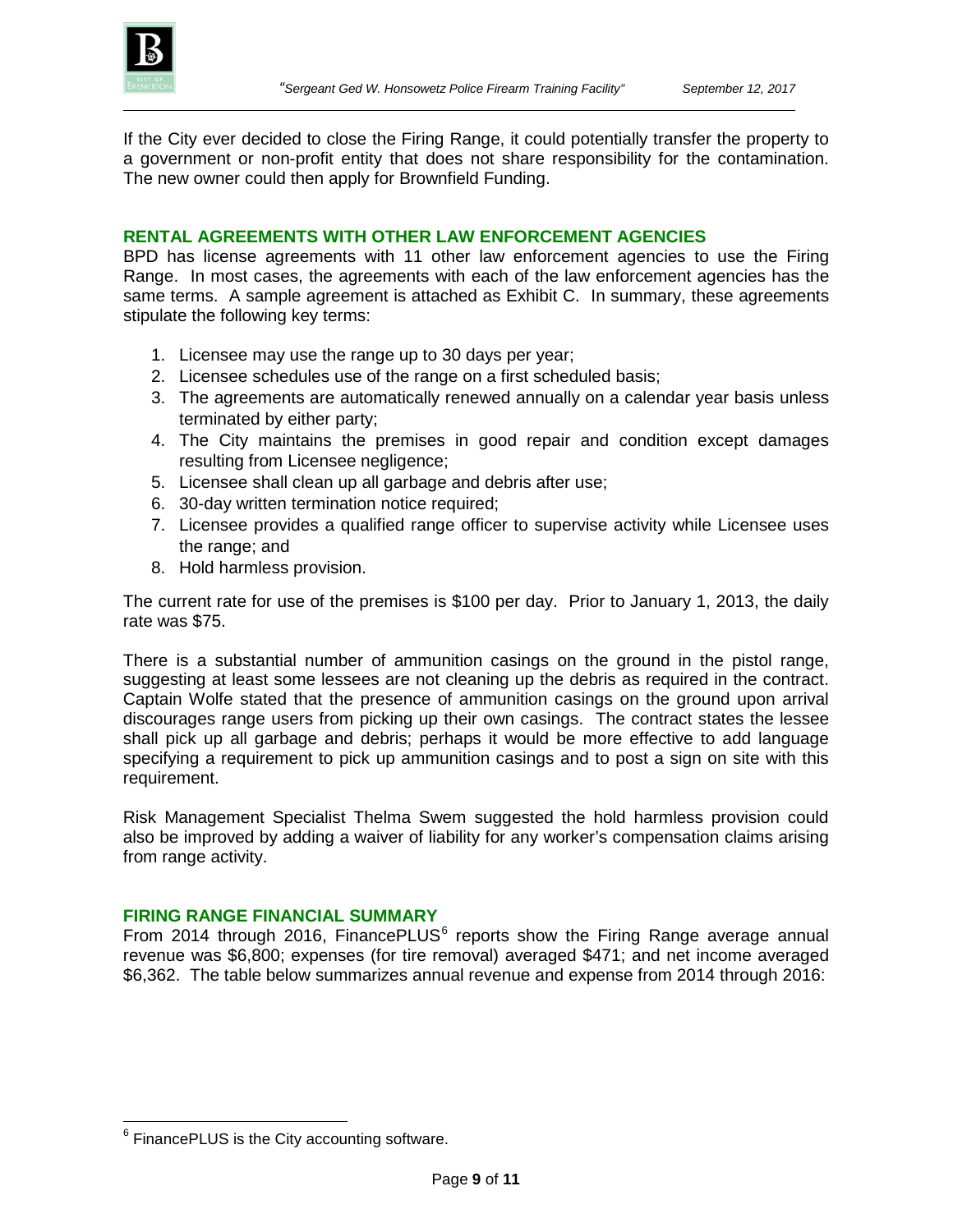

| Description   | 2014  | 2015                       | 2016 |
|---------------|-------|----------------------------|------|
| Firing Range: |       |                            |      |
| Revenue       |       | $$6,500 \$7,400 \$6,600$   |      |
| Expenses      | 1,213 | 200                        |      |
| Net income    |       | $$5,287$ $$7,200$ $$6,600$ |      |

Because the Firing Range is on BPW land, certain costs, such as environmental consulting charges and expenses to protect nearby forest land and personnel from potential firing range hazards, are charged to BPW.<sup>[7](#page-9-0)</sup> Additionally, volunteers (police and others) have donated labor, and businesses and individuals have donated supplies, which are not included in the amounts shown above.

Although BPD contracts with 11 law enforcement agencies, seven agencies actively used the range in 2016. The table below shows 2016 revenue by law enforcement agency:

| Bainbridge Island Police             | \$1,300 |
|--------------------------------------|---------|
| Dept of Corrections                  | 2,200   |
| Military Sealift Command             | 200     |
| Naval Criminal Investigative Service | 1,200   |
| Poulsbo Police                       | 500     |
| <b>Washington State Patrol</b>       | 1,200   |
|                                      |         |
| 2016 Total Revenue                   | \$6,600 |

Kitsap County Sheriff's Office ("KCSO") is the largest user of the range. Beginning early 2014, KCSO provided four Bremerton SWAT members with gear in lieu of paying for use of the firing range.

## **REDUCING EXPOSURE TO LEAD AND NOISE AT OUTDOOR FIRING RANGES**

BPW developed a Stewardship Plan that outlines their plan for managing the environmental impacts of the range, including those related to lead. The Stewardship Plan states people using the range should protect themselves from lead exposure by following the recommendations of the National Institute for Occupational Health and Safety publication, "Reducing Exposure to Lead and Noise at Outdoor Firing Ranges."

This 2-page publication provides recommendations for workers and users of outdoor firing ranges to reduce exposure to associated lead and noise. Recommendations include safe work practices, watching for symptoms of lead poisoning, good hygiene practices, and use of personal protective equipment.

It may be appropriate to attach a copy of this publication as an exhibit to the license agreements and post a copy at the Firing Range.

<span id="page-9-0"></span> $<sup>7</sup>$  Ms. Cahall, City Water Resources Division Manager, and Mr. Coxon, City Waste Water Treatment</sup> Plant and Forestry Manager, acknowledged no Firing Range expenses per se can be or are paid out of their respective enterprise utility funds.